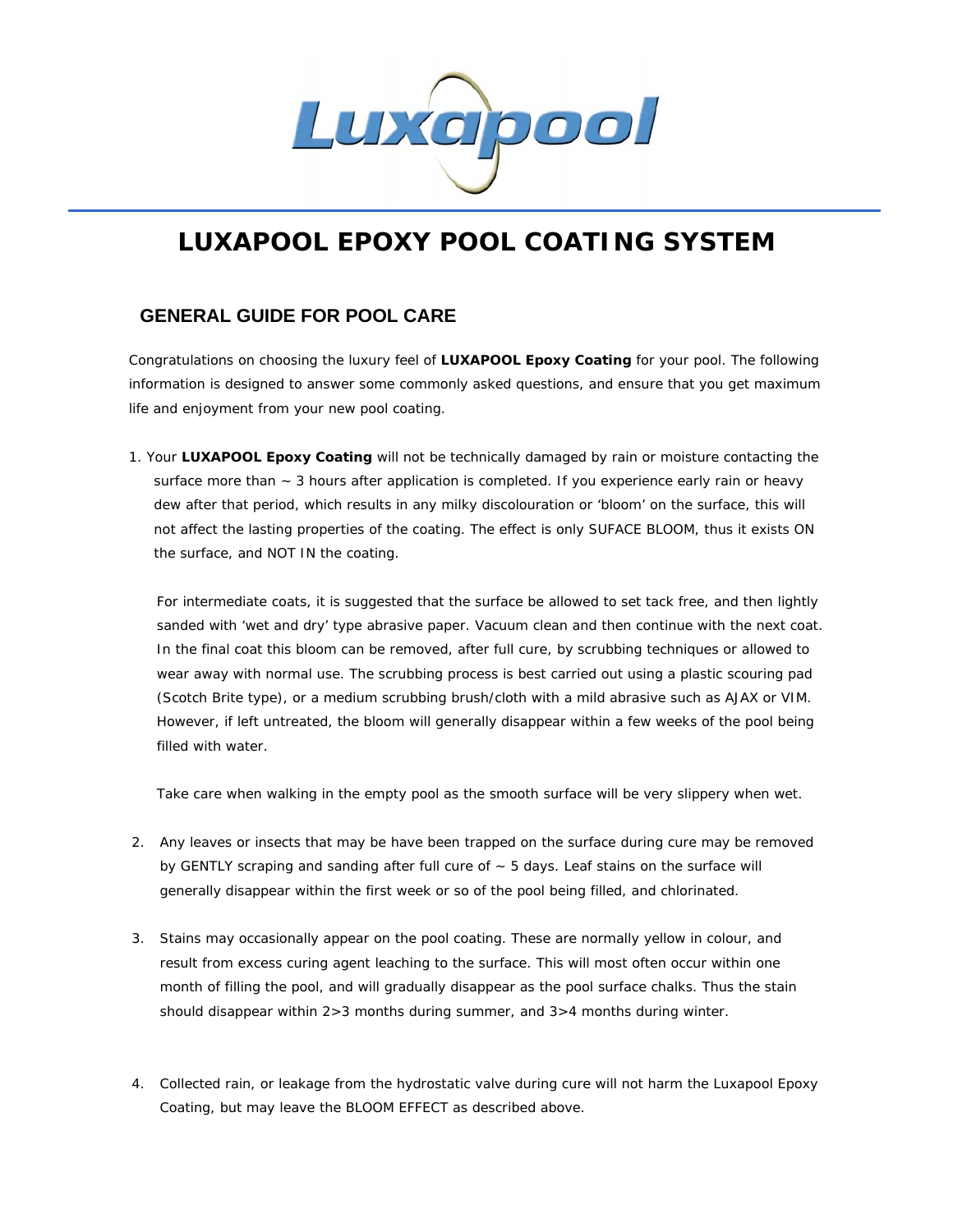

- 5. The pool should not be filled with water for at least 7 days, and ideally 10 days in summer, or within  $\sim$  2 weeks in winter.
- 6. After filling the pool in summer, filter for 12 hours minimum and then SUPER CHLORINATE on the THIRD night, vacuuming any sediment from the floor the next morning. Continuous filtration should be carried out for 24 hours or until the water becomes crystal clear. For salt water maintained pools, salt may be added on the evening the pool is filled.

NOTE: In winter these programs may be delayed by up to a week after filling. In any case initial additions of **pool chemicals or salt should be by 'pre-slurry' in water, and then dispersed as quickly as possible** by vigorous agitation across the pool surface. Any accumulation of chemicals on a newly painted surface can cause bleaching or colour change.

7. IMPORTANT. Total alkalinity (TA) should be adjusted close to 180ppm, and maintained within the range 160-180 ppm. Addition of approx 1 kg Bicarb Soda per 8000 L is usually sufficient for new or fresh water. Thus use 9 kg Bicarb Soda for 72kL or 10 kg Bicarb Soda for 80kL

White powdery deposits on the coating surface generally indicate low Total Alkalinity. Refer to our 'Useful Hints' following further down the page. If these deposits are allowed to develop unchecked, this may result in reduced life expectancy of the coating due to the abrasive action of pool cleaners on the paint surface. An indication of this problem also is early 'pick-up' of colour on the feet of pool users.

NOTE: CHALKING is a natural process during the life of the Luxapool Epoxy Coating, and is not a result of any defect in the paint or the application process. However by minimising chalking, the coating life will be maximised. To minimise chalking, Total Alkalinity should be checked regularly and maintained in the range 160-180 ppm ALL OF THE YEAR.

- 8. pH should be maintained in the range 7.6 > 7.8.
- 9.
- 10. Test the water regularly for Calcium Hardness, the reading should be maintained in the narrowest possible range 280-320 ppm.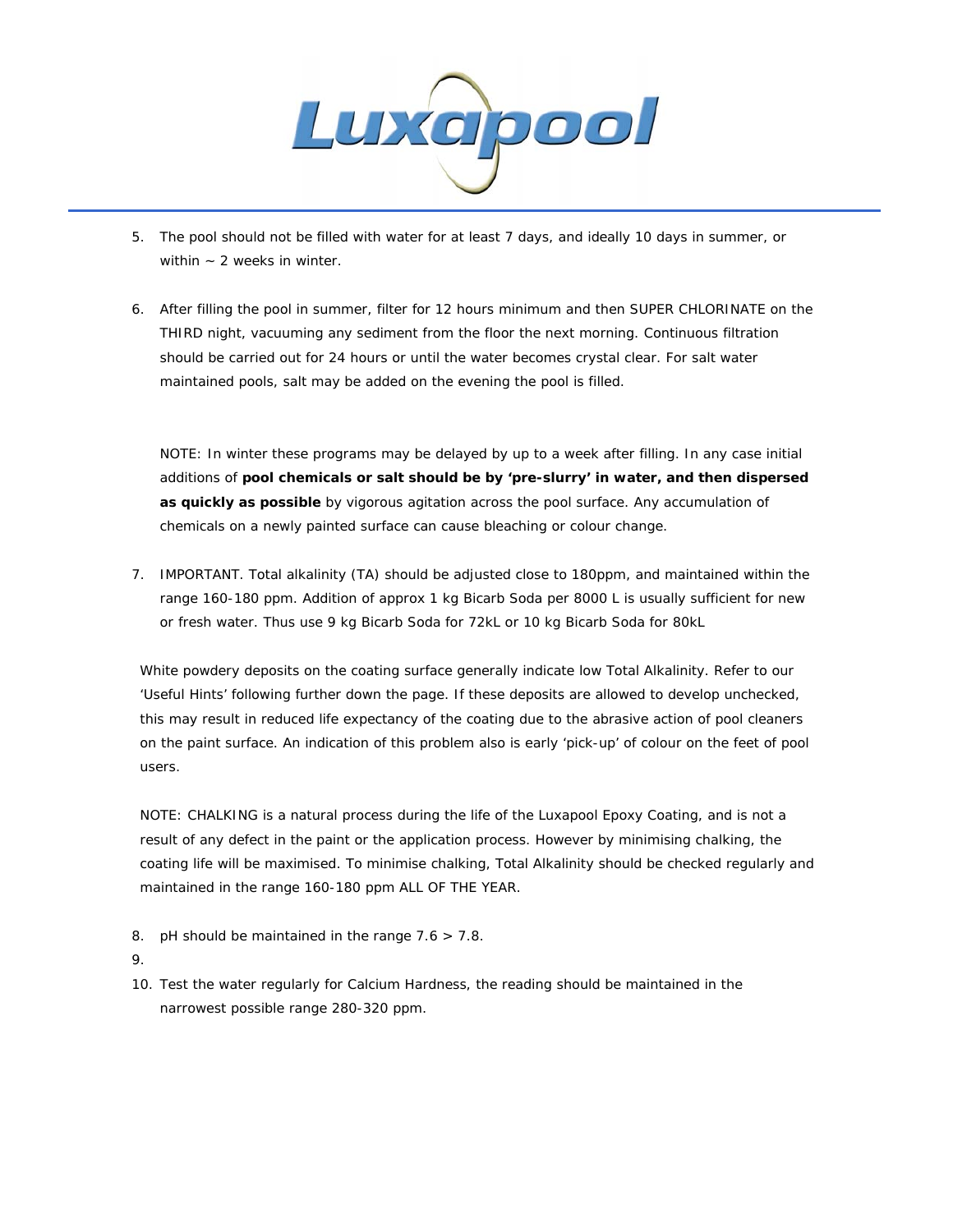

## **USEFUL HINTS FOR MAINTAINING YOUR LUXAPOOL COATING.**

**CLEANING & MAINTENANCE.** In much the same way as you might 'cut back and polish' your car from time to time, we strongly recommend that you follow a similar procedure for your pool surface. Epoxy coatings in both salt water, and chlorinated immersed conditions, work in a 'sacrificial manner'. This means that the coating surface is slowly eroded by the salt or chlorinated environment, until, after many years it requires renewal. We recommend that you VIGOROUSLY brush down the walls and floor areas of the pool.

A fabricated 'T-Piece' from PVC fittings that can attach to standard pool broom extensions, and allows attachment of standard kitchen scouring pads has been found to work well. Refer photograph below.

Allow the residues to settle, and GENTLY vacuum to waste or coagulate/flocculate before filtration and back-wash. Then follow with 8 hours filtration. This should be done monthly during summer, and every 6 > 8 weeks in cooler periods. This procedure will assist in maintaining a smooth, glossy and hygienic (non algae supporting) surface to the pool water, and will greatly enhance the life of the coating. This is PARTICULARLY SO with chlorinated pools.